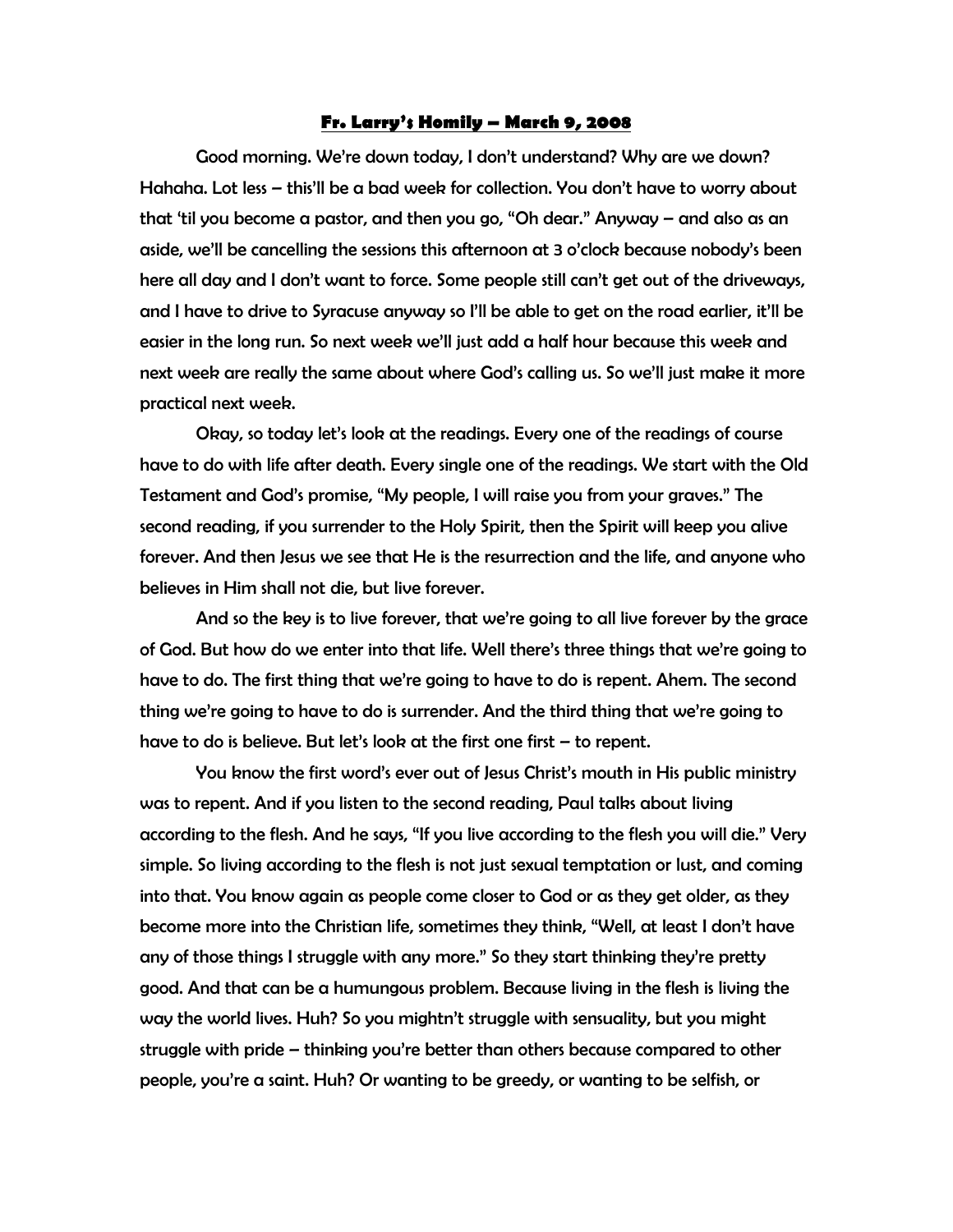wanting to live life your way, or wanting to you decide what's right and you decide what's wrong. The way of the flesh is in all of us somewhere.

And so the first thing we've got to do is acknowledge that; and not just acknowledge it, "Oh yeah, I'm like that but everybody's like that", which I hear all the time – especially from women when they gossip. Not just the women gossip but, you know, the men too, but the women talk about it more and they say, "Well yeah, I gossip, Father, but everybody does that." Ooooooh. That makes it okay, right? Because everybody does it? So we've got to sit there and acknowledge what is it inside of us that's still in the flesh, and if we know God's not a liar He said that if we continue to live in the flesh we will die. So the first thing we've got to do is acknowledge that flesh and repent of that flesh, and ask God to come in and change our hearts; and start living it His way and not our way.

And that takes us to the second thing. The surrender – because that's what Paul talks about because if you live in the flesh you'll die, but he says, "But you're not in the flesh. We have the Holy Spirit." And the Spirit, if we live according to the Spirit then we will live forever. So what that takes in our lives is that we have a real surrender to God's Spirit. And we do that two ways, I would say. The first way that we do that is that external wanting and giving our life and letting the Holy Spirit to take control of our life.

Now I talked to you lots about that before where I've given you the prayer, surrender to the Holy Spirit – you know I gave it to you last year and it's on the internet, we've talked about that surrender to the Holy Spirit. And so you've got to sit there and acknowledge that to surrender yourself to God's Holy Spirit every day – whether it's through that prayer that I gave you before, Cardinal Mercier's prayer, or your own surrender. That every day you surrender to God's Spirit. And one of the best ways to do that is when you and I start thinking about our life as having this mouth to mouth resuscitation with God. That God to keep us alive breathes His Holy Spirit into us. And every time we inhale, God exhales. And every time we exhale, God inhales. That this is the God of the universe that gives us mouth to mouth resuscitation to keep us alive on earth, but to keep us alive forever.

The second way that we fully surrender to the Holy Spirit is what we do every Sunday or ever day for a lot of you, and that's receive the Eucharist. Jesus said if you eat My flesh and drink My blood, you will live forever. And so the way we get more of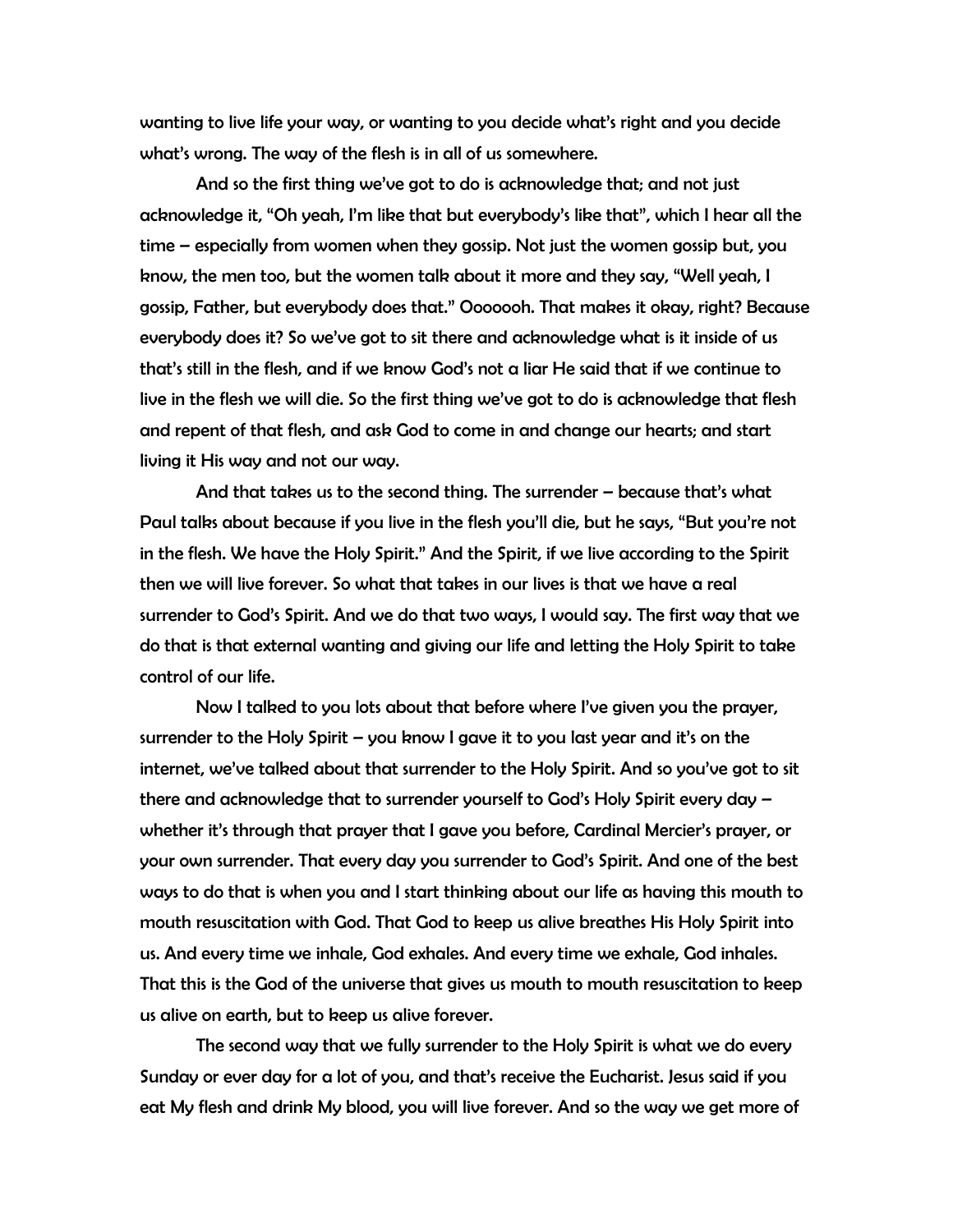God is to take Him inside of us physically. And the more we receive Him the more we become like Him. And so the second way that we fully surrender to God's Spirit is to receive the Eucharist. That's the bread of eternal life. That just as we eat physical bread to keep us alive, when we eat that spiritual bread we will live forever.

The final thing that you and I have got to do to actually live forever is believe. Did you hear Jesus today when He's talking to Martha? He says I am the Resurrection and I am the Life. Anyone who has died and believed in Me will live again. Anyone who lives will never die. And so here's the God of the universe making us a promise. Here's Jesus making us a promise. If you believe in Me, you will live forever. And then He adds very simply, "Do you believe?" Very simply, do you believe? And what's your answer? Do you believe in your heart of hearts that He's going to let you live forever? That no matter what?

I've been struggling these past couple of weeks; I have three good friends that are dying. And young, every one of them are young. And as I sit there and I'm dealing with their families, and talking, and struggling with these people, the only thing that I can ever say to any of them is, "Listen. This is hard. But this world isn't home – we're just passing through." And when you and I begin to realize that no matter what happens, it's going to be okay. That the God of the universe loves you so much, and loves me so much, that He'll never let us be gone forever.

Jesus – you know why is Jesus going to bring Lazarus to life? Did you get that? When He was called to see Lazarus He said, "The one whom you love is sick." The one whom you love is sick. And so Jesus came. And Lazarus is every man – that's you and that's me. And so when you and I get sick, or when you and I are troubled, the saints look at Jesus and say, "Listen, that one You love, he or she is sick." And then, when Jesus is confronted with the death of Lazarus, what's He do? He weeps. Because it touches Him when we're in pain, or when we're in death. And then this God of the universe, it says why he wept, "See how much He loved him." And then He went and He brought Lazarus to life, because see how much He loved him.

If you had the power to give everlasting life; if you had the power to give someone life, wouldn't you bring someone you know who's dead back to life? You'd do it in a second, now wouldn't you? If someone you loved had died, you would do everything in your power to bring them back to life. Well the same with Jesus Christ. You and me, that He loves you and me so much that when we finally take that final